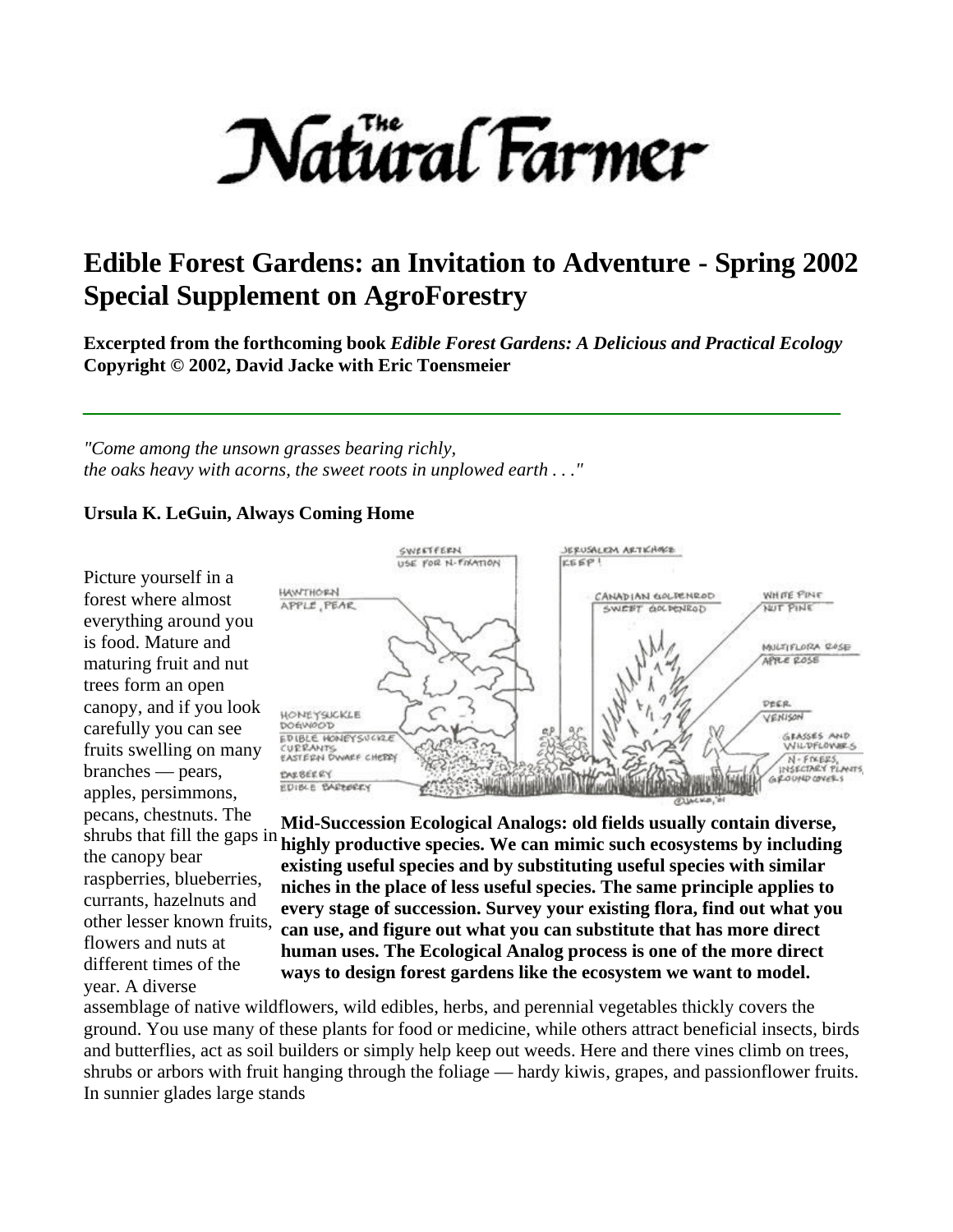of Jerusalem artichokes grow together with groundnut vines. These plants support one another as they store energy in their roots for later harvest and winter storage, their bright yellow and deep violet flowers enjoying the radiant warmth from the sky.

#### **What Is an Edible Forest Garden?**

An edible forest garden is a perennial polyculture of multi-purpose plants — many species growing together (a polyculture), most plants re-growing every year without needing to be re-planted (perennials), each plant contributing to the success of the whole by fulfilling many functions. In other words, an edible ecosystem: a consciously designed community of mutually beneficial plants and animals intended for human food production. Edible forest gardens can provide more than just a wide variety of foodstuffs; the seven F's apply here: food, fuel, fiber, fodder (food for animals), fertilizer and "farmaceuticals", as well as fun. A beautiful, lush environment is either a conscious focus of the garden design, or a side-benefit one enjoys.

The forest garden mimics forest ecosystems, those naturally occurring perennial polycultures originally found throughout the humid climates of the world. In much of North America, your garden would soon begin to revert to forest if you were to stop tilling and weeding it. Annual and perennial weeds would first colonize the bare soil. In a few years, shrubs would follow the weeds as the dominant plants. Finally, the pioneer trees would move in, and a forest would be born. It can take many decades for this process, called succession, to result in a mature forest.

We humans work hard to hold back succession — mowing, weeding, plowing, spraying. If the successional process were the wind, we would be constantly motoring against it. Why not put up a sail and glide along with the land's natural tendency to become forest? Edible forest gardening is about expanding the horizons of our food gardening across the full range of the successional sequence, from field to forest, and everything in between.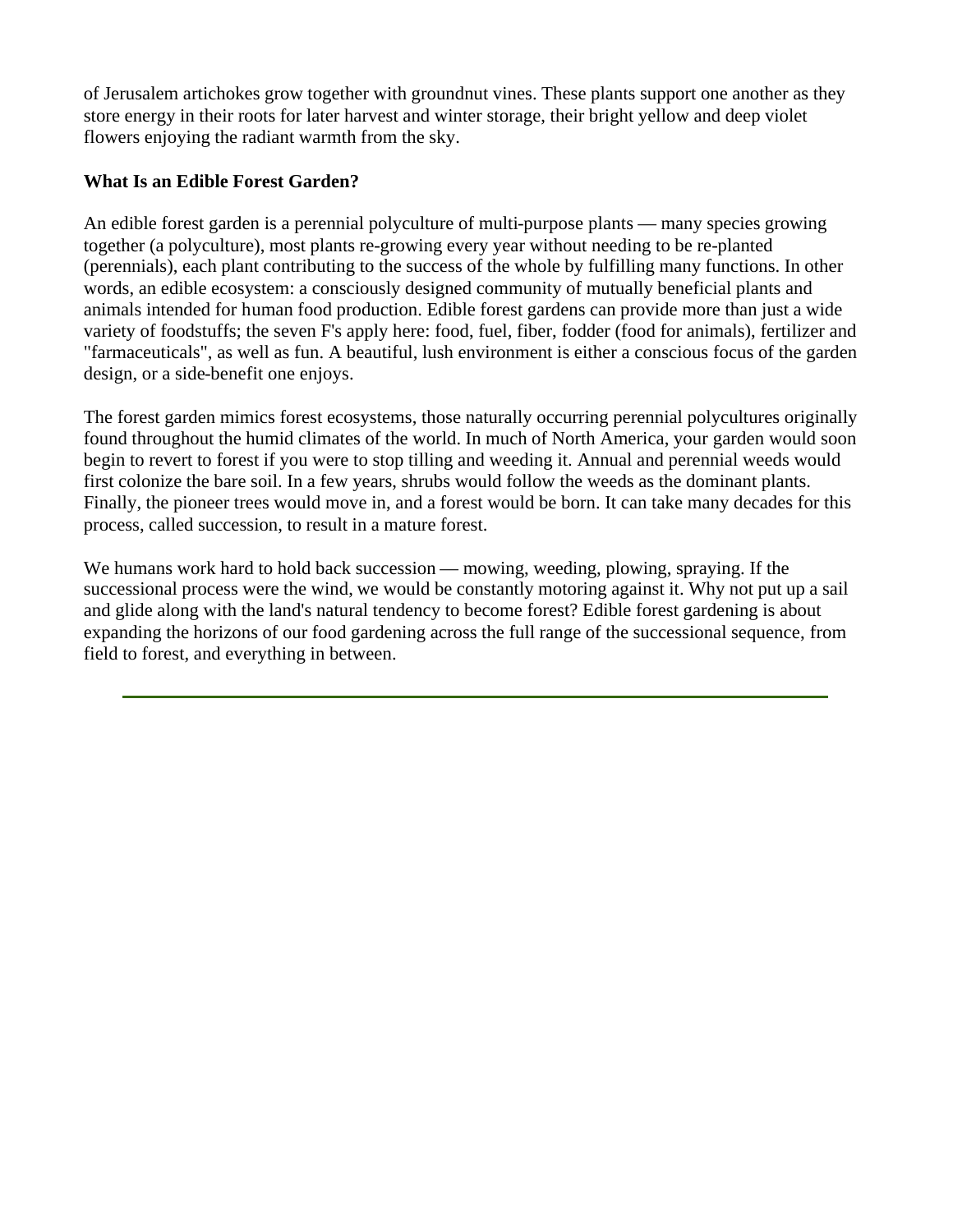## **A Sampling of Edible Forest Garden Plants**

#### **Perennial Herbs** Onions

| Onions                 | Allium cernuum                 | Delicious greens, bulbs, pest control,                                                 |
|------------------------|--------------------------------|----------------------------------------------------------------------------------------|
|                        | A. tricoccum                   | some quite shade tolerant.                                                             |
|                        | A. cepa, etc.                  |                                                                                        |
| Wild Cabbage           | Brassica oleracea              | Perennial kale, tree collards, per.broccoli                                            |
| Sea Kale               | Crambe maritima                | Blanched shoots, delicious flower buds.                                                |
| <b>Turkish Rocket</b>  | Bunias orientalis              | Custardy leaves, shade tolerant.                                                       |
| <b>Nettles</b>         | Urtica dioica                  | Spring greens, nutrient accumulator.                                                   |
| Wood Nettle            | Laportea candensis             | Native, spring greens, shade, also stings!                                             |
| <b>Sweet Cicely</b>    | Myrrhis odorata                | Sweet, anisey foliage, flowers, seeds, shade<br>tolerant, attracts beneficial insects. |
| <b>Mountain Sorrel</b> | Oxyria digyna                  | Good flavor, native, sun or shade. Buckler-                                            |
| Sorrel                 | <b>Rumex</b> scutatus          | leaved                                                                                 |
| Good King Henry        | Chenopodium                    | Tasty, good clumping groundcover.                                                      |
| <b>Vines</b>           | bonushenricus                  | Spinach flavor leaves, asparagus-like shoots,<br>shade tolerant.                       |
| <b>Hardy Kiwis</b>     | Actinidia argua,               |                                                                                        |
|                        | Maypop, A. kolomikta           | High vitamin C fruit, woody.                                                           |
| Passionflower          | Passiflora incarnata           |                                                                                        |
|                        |                                | Great flowers, tasty fruit, herbaceous.                                                |
| <b>Trees</b>           |                                |                                                                                        |
| Walnuts                | Juglans species                |                                                                                        |
| Hickories              | Carya species                  | Nuts, timber.                                                                          |
| Chestnuts              | Castanea spp. & hybrids        | Nuts, timber.                                                                          |
| Mulberries             | Morus alba, M. rubra           | Nuts, timber.                                                                          |
| Persimmons             | Persimmons                     | Fruit, coppice.                                                                        |
| <b>Nut Pines</b>       | Diospyros virginiana, D. kaki, | Fruit.                                                                                 |
|                        | Pinus edulis, P. cembra,       | Nuts, windbreaks.                                                                      |
|                        | P. pumila. P. flexilis,        |                                                                                        |
| Pawpaw                 | Asimina triloba                |                                                                                        |
|                        |                                | Highly nutritious fruit, part-shade.                                                   |
| <b>Shrubs</b>          |                                |                                                                                        |
| <b>American Plum</b>   | Prunus americana               |                                                                                        |
| Chickasaw Plum         | Prunus angustifolia            | Fruit, thicket-forming.                                                                |
| Saskatoon              | Amelanchier alnifolia          | Fruit, thicket-forming.                                                                |
| Hazelnuts              | Corylus species                | Fruit, comm. varieties available.                                                      |
| Currants               | Ribes species                  | Nuts, thicket-forming, some trees.                                                     |
|                        |                                | Fruit, can fruit in part-shade.                                                        |
| <b>Easy to Grow</b>    |                                |                                                                                        |
| Fungi                  | Lentinula edodes               |                                                                                        |
| Shiitake               | Hypholoma sublateritum         | Oak log dwelling, tasty, medicinal.                                                    |
| Kuritake               | Coprinus comatus               | Logs, sawdust, stumps, tasty, native.                                                  |
| <b>Shaggy Mane</b>     | Ganoderma species              | Hardwood chips (mulch), tasty, native.                                                 |
| Reishi                 | Stropharia rugoso-annulata     | Stumps, logs, native, tasty, medicinal.                                                |
| King Stropharia        |                                | Hardwood chips, straw, soil, compost,<br>mulch, tasty, native.                         |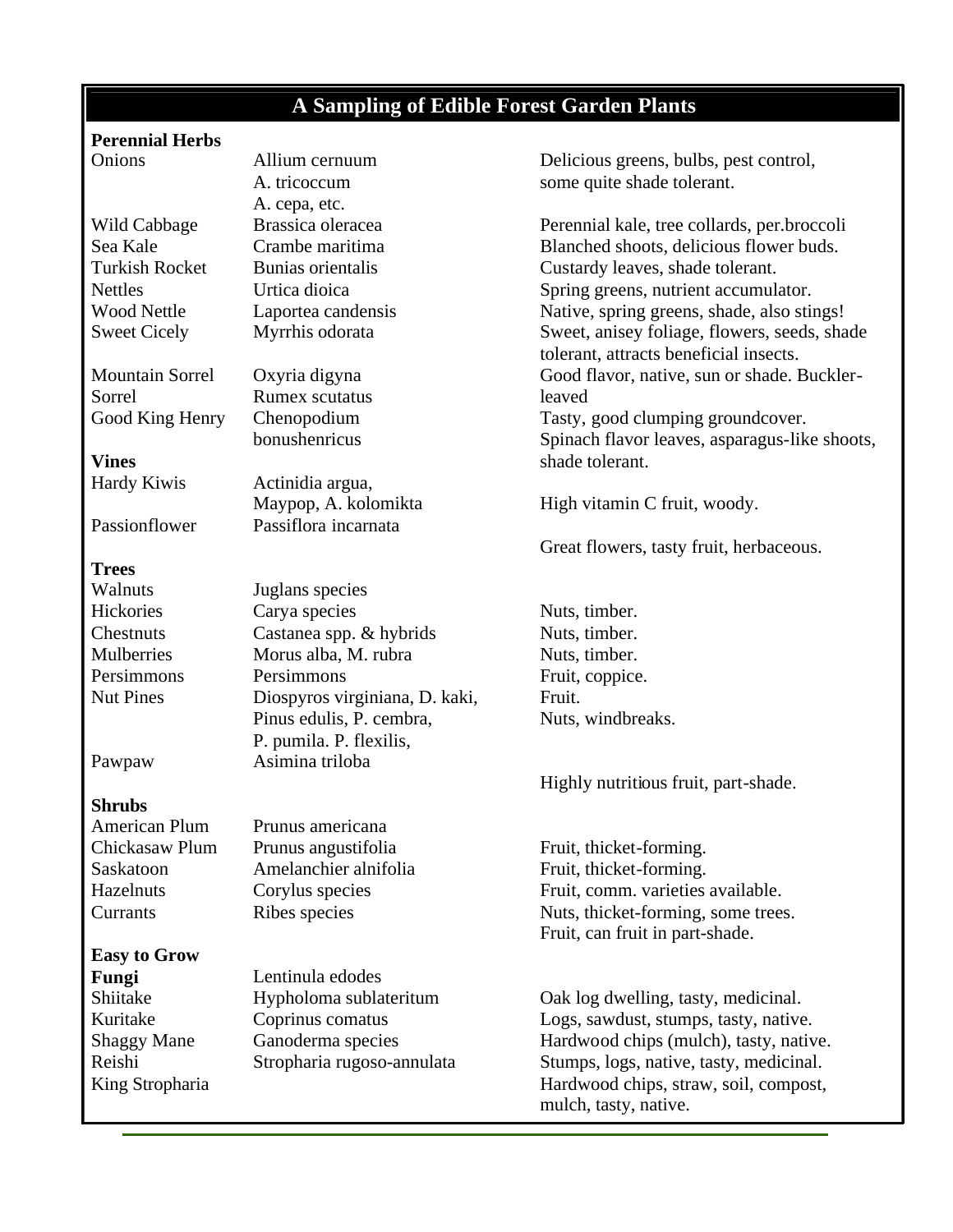Besides the direct human uses, it is critical to design the forest garden for self-renewing self-fertilizing self-maintenance. Most plants used in forest gardens are self-renewing perennials or self-sowing annuals. Continuously mulched and otherwise undisturbed soil allows a healthy and diverse soil community to develop. Including plants that can fix nitrogen, accumulate subsurface soil minerals, act as a source of mulch, or a combination of these functions also improves soil fertility. Some species provide food or habitat for insectivorous birds, or predatory and parasitic insects that devour pests, reducing and at least potentially eliminating the need for pest and disease management work. Selecting and locating plants based on their suitability for the site's soil conditions and microclimate, the amount of labor they require, their ecological roles and their ultimate size helps reduce the amount of maintenance they need and increase their yield. By mimicking the way nature does her work, we can reduce the work we do to get our sustenance to mulching, some pruning, occasional weeding, and minimal pest and disease management depending on the crops you grow. Oh, and then there's the harvesting!

Essentially, edible forest gardening is the art and science of putting plants together in woodland-like patterns that forge mutually beneficial relationships, creating a food production system that is more than



**Plum tree with Coltsfoot (wide leaves) growing at the base and kiwi climbing the tree at Bullock Brothers Farm, Orcasis, WA.**

the sum of its parts. The idea is that by growing fruits, nuts, vegetables, herbs, mushrooms and other useful plants and animals in a way that mimics natural forest ecosystems you can create a beautiful, diverse, high yield system that is largely self-maintained.

#### **Gardening LIKE the Forest vs. Gardening IN the Forest**

There are many ways to garden IN the forest. These include the restoration of natural woodlands, ecological forestry, agroforestry, and the creation of primarily aesthetic woodland gardens. These and other forms of gardening IN the forest are not what we are talking about. Edible forest gardening is not necessarily gardening IN the forest. It is gardening LIKE the forest.

Gardening LIKE the forest involves forming a deep understanding of the dynamics, patterns and principles that govern the structure and function of healthy, naturally occurring forest ecosystems. We then adapt this knowledge to mimic the structures and functions that meet our needs and help the garden ecosystem to meet its photo courtesy of David Jacke own. We use the forest as a design metaphor, a model of structure and function, while we adapt the design to focus on meeting human needs in a small space. We then participate in the evolution of an ecosystem in our back yards that can teach us about ecology and ourselves as we eat our way through it.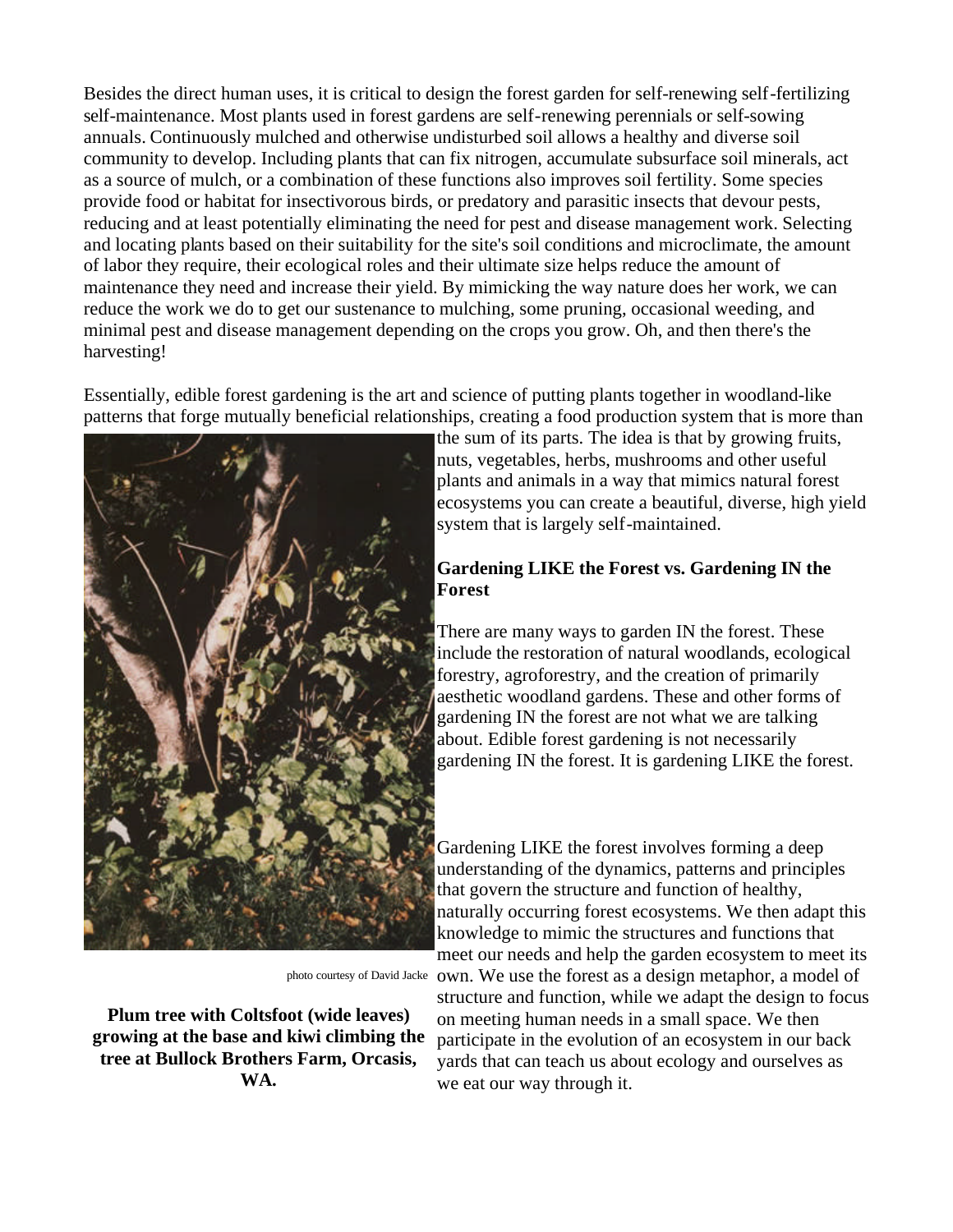While you can transform an existing piece of woodland into an edible forest garden and have it work well, we don't necessarily recommend it. In many ways it's better to start from scratch in an area currently free of trees. That way you can improve soil conditions before planting, and then create a canopy of highly productive plants where all the sun is, with additional bonus yields from the lower, shadier layers. When you use existing woods, the opportunities for high total system yields decrease unless you kill trees first or happen to be lucky enough to have persimmons, walnuts, hickories or other crop trees in the canopy already.

The most well-known aspect of mimicry in forest gardening is the creation of multiple layers of vegetation in the garden similar to the layers of vegetation in healthy forests. However, vegetation layers are only one of the five physical architectural elements we must work with to create a forest garden. We must also understand the functions, and mimic the structures, of the soil horizons and the density, patterning and diversity of forest vegetation. For example, ecological research has shown that natural ecosystems exhibiting what we call "lumpy texture" tend to have larger and more diverse bird populations and higher levels of predatory insects in the canopy.† When we create orchards with the trees evenly spaced, all the same size, age and species, with no shrubs, and a monotonous understory, we create smooth split pea soup texture. This reduces predator diversity and abundance, increases our work load, and pushes us towards chemical controls of one kind or another.

In addition to physical architecture, ecosystems exhibit "social structure" and structures of change through time (AKA successional patterns). These also offer opportunities for reduced maintenance and increased yields if we pay attention and design well. Social structure includes the design and husbanding of the food webs both above and below ground, as well as associations of plants and animals called guilds that partition resources and create webs of cooperation and interdependence. The increasingly sophisticated science of soil food webs is demonstrating exciting results such as the near elimination of the need for fertilizer in some systems, and radical reductions in diseases and pests simply by supplying the resources and conditions necessary for all the elements of a healthy soil food web to thrive. Resource partitioning guilds in particular are essential to the design of high yield polycultures. When we understand the root patterns of different plant species, for example, we can mix and match associates that will use different parts of the soil profile. This allows us to pack individual plants closer together without increasing competition between them, while actually increasing the volume of soil resources the system as a whole uses. Such an arrangement has the highest chance of creating a polyculture that yields more per unit area than the same number of crop plants grown in monoculture.

What all of this means is that when we forest garden we design and garden not only with plants, but with insects, birds, microorganisms and all the other life forms with whom we share our home. We work and garden not as master and servants, but as co-participants in the play of life. The greater our understanding of our partners in this endeavor, the greater our ability to work consciously with them to create harmonious garden patterns. Basically, it comes down to this: don't plant trees, plant ecologies!

#### **The Garden of Eden: It Sounds Great, But Is It Practical?**

Eric and I like to think of edible forest gardening as recreating the Garden of Eden, and from the description at the beginning of this article, it sounds as if it is. Is such an abundant, low maintenance food garden really possible?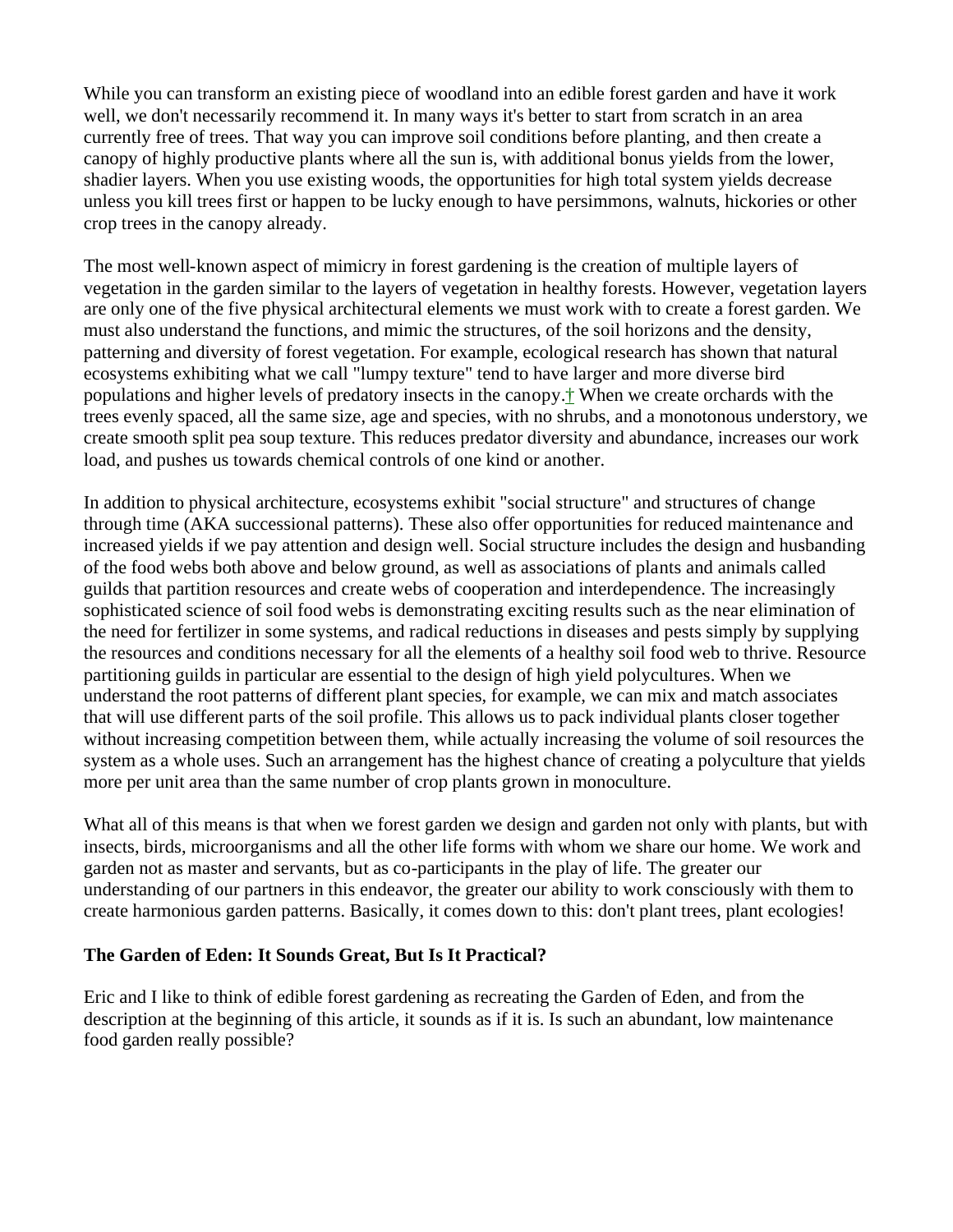#### **A Few Lessons From a Little History**

Though ancient in many ways, the notion of edible forest gardening is relatively new to modern western

culture and especially to the modern North American continent. The people of tropical Africa, Asia, and Latin America have a long tradition of using a multi-storied agriculture integrating trees, shrubs, livestock, and herbaceous crops. They grow fodder trees in pastures that provide windbreaks, livestock forage and shade. Some of these trees also improve the soil by fixing nitrogen from the air and putting it into the soil. Alley cropping systems combine rows of nitrogen-fixing and food trees with strips of annual crops like corn and potatoes. The multistoried "food forest" systems used in many parts of the tropics mimic the rainforest, growing such crops as coconut, oil palms, bananas, coffee, pineapples and ginger. Village and home-scale tropical forest gardens have existed in Java since at least the 10th century, and comprise 15% to 50% of village cultivated lands.†† Forest gardens work in tropical climates, and have for a long time.

There is also strong evidence that similar systems were in place in cooler climates hundreds of years ago. For example, some species of temperate forest trees are able to sprout from the stump and regrow vigorously after being cut down. These stump sprouts, called coppice ("cop - iss"), are used as fuel, fiber, fodder or mulch, depending on the species. The coppice forestry systems of medieval Britain and other parts of Europe were the core of integrated systems of land use and building construction wherein logs, poles, saplings and brush were all used as structural materials. Coppice plots also



photo courtesy of David Jacke

#### **Path through garden showing trellised kiwi, fruits and vegetables. Owner: Charlie Headington, Greensboro NC.**

provided critical habitat for wild game mammals and birds, as well as abundant semi-wild foods and medicinal plants that formed an essential part of the Medieval diet.

Several continuously coppiced "stools", or stumps, in Britain have been proven to be 500 to 800 years old, demonstrating that coppicing can dramatically prolong a tree's life span.††† These very stable, sustainable agroforestry systems existed for hundreds of years before declining and being almost totally lost during the industrial revolution. In addition, the more we learn about the culture and agriculture of the Indians of eastern North America, the more we understand the sophistication of their forest management strategies. Clearly, the record shows that forest garden-like systems have been viable and practical in temperate climates. Isn't it possible for us to do far better now if we put our hearts and minds to it?

A small but growing number of people in the cold climates of the world have been developing these ideas for the current era. J. Russell Smith's seminal 1950 work Tree Crops: A Permanent Agriculture first sparked interest in the potential of agroforestry in temperate as well as tropical and sub-tropical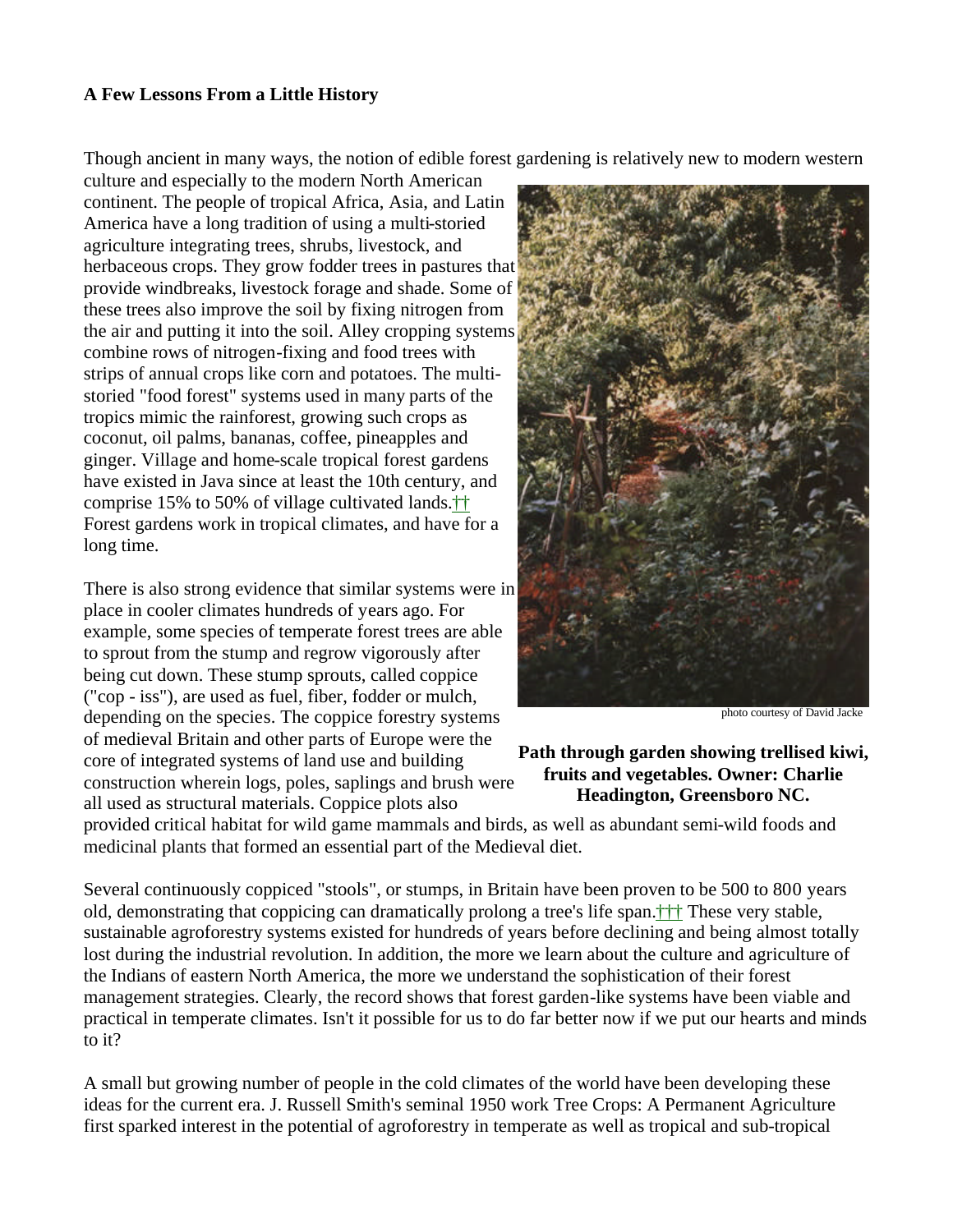climates throughout the world. However, tropical countries and large scale tree crop systems received most of the resulting research attention.

Robert Hart got things going for backyard folks with his inspirational book Forest Gardening†††† , first published in Britain in 1991. Hart's vision of temperate climate forest gardening was the result of his work with tropical agroforestry systems††††† , his Gandhian beliefs and his backyard experiments. His forest garden in Shropshire, England is an incredibly beautiful testament to his vision, and the oldest known temperate climate forest garden in the world (started in 1981). Patrick Whitefield followed Hart's book with his more practical How to Make a Forest Garden††††††, a solid book with a British focus. These two pieces, combined with Bill Mollison and David Holmgren's works on permaculture ("permanent culture"),††††††† have sparked widespread interest in and planting of forest gardens throughout Britain. These gardens all demonstrate the potential of edible forest gardens, if not the actual benefits.

Edible forest gardens have been slower to spread in North America. Few people have heard of the idea, so the examples are fewer and farther between — but they exist. Forest gardeners have planted in the maritime climate of coastal Washington state, at 7,000 feet in the cold, dry Colorado Rockies, in the hot, humid city of Greensboro, North Carolina, and in chilly southern New Hampshire, all with at least some success.

Forest gardens are viable in small urban yards and large parks, on suburban lots, or in a corner of a rural farm. We have seen examples ranging from a 2 acre rural research garden to a jungle of food plants on a quarter acre lot, to a heavily planted 30 X 50 foot embankment behind an urban housing project. Smaller versions are definitely possible: though it might stretch the word "forest" rather far, the same principles and ideas still apply. Despite the name "forest garden" it is best if your site has good sun, but, of course, if your land is shady and wooded you can use the ideas, information and plants of forest gardening.

#### **Spanning the Gamut: Forest Gardens Examples**

Forest gardens can come in a multitude of sizes, shapes and habitats, from rural to urban, from open shrubland or woodland to dense forest. Let's explore some of the possible permutations so that you can have some pictures in your minds' eye. We intend what follows to be suggestive rather than prescriptive or comprehensive. Our book will contain many more images, patterns and examples of forest garden design.

#### **Forest Garden in the Woods**

If you already have a woodland on your property, you can inventory it, and then add to and subtract from the existing plant community. The results can vary from minimal change in the structure of the existing woods with the main task the underplanting of perennial vegetables and medicinals, to adding to the woody understory with shrubs and shade-tolerant trees, to making openings and planting a successional sequence that will refill the gap(s) you make with useful species from the canopy on down. Such a planting scheme will vary from wild, essentially unmanaged, higher risk plantings to semi-wild, partially managed plantings, to highly maintained gardens-in-the-woods, depending on goals, site preparation, species selection, and existing vegetation character. An understanding of the dynamics of gaps in mature forest succession will be helpful in managing some such systems. In these kinds of cases, we strongly urge the use of primarily native species to support and restore native ecosystem integrity, if not only native species if they will meet the design goals or the site is relatively free of exotic plants.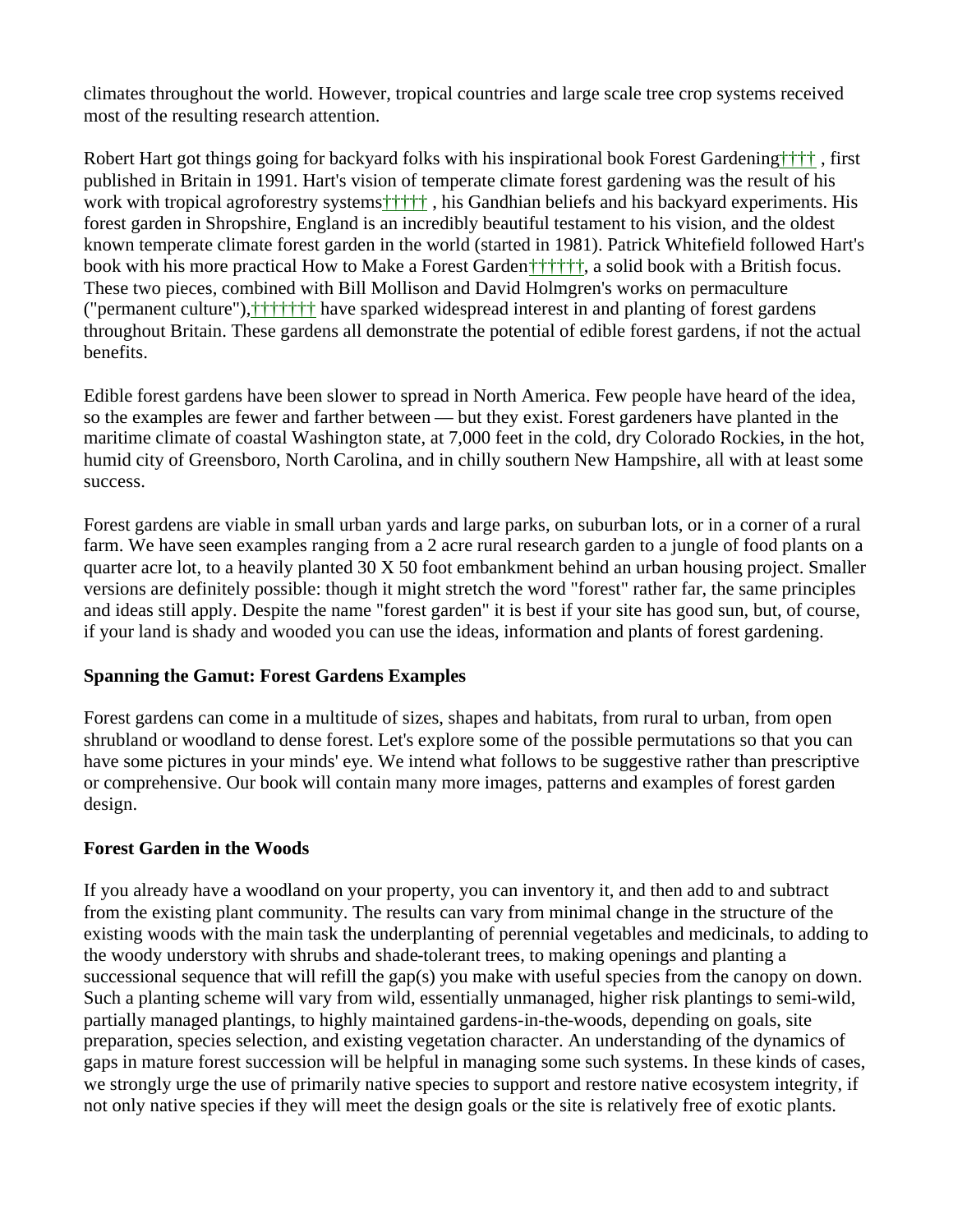#### **Woods Edge Forest Garden**

An abrupt line usually marks the edge between forest and field in most cultivated landscapes: woods with tall trees stop immediately at the edge of a mown or cultivated area, with little or no transitional vegetation. In most natural landscapes, broad areas of transition characterize the edges between significantly different habitats such as field and forest. These "edge zones" usually contain a variety of microclimates in a small space, and this typically creates highly productive and highly diverse ecosystems — a phenomenon known as the "edge effect". We can use such edges to advantage by planting both in the woods and in the field to create broad areas of transition with a diversity of useful species.

#### **"Instant Succession" Forest Gardens**

When presented with an open field or lawn in which to plant your edible forest garden, you can design the garden as an "instant succession".†††††††† In an instant succession you design the garden at each stage of its development from perennial herbs, to shrubs and herbs, to young trees, to "climax forest", and then plant all the species for every stage of succession at once. You must start by designing the climax stage first, and then design backwards in time step-by-step towards the present, fitting all the shorter-lived, sun-loving plants for the earlier stages around the longer-lived plants for the later stages. Such a dense planting should need minimal maintenance for many years as long as you plant enough groundcovers and sun-loving plants for the first years and put all the longer term plants at reasonable spacings. Instant successions require a large initial investment of time, money and information. They also need a lot more hands-on research to determine how they work best, but they are also quite fun and interesting. If you have a large space to convert to forest garden, then you must be ambitious to undertake this strategy in an all-at-once manner. See "Nuclei That Merge" below for another way to fill a large space with forest garden.

#### **The Suburban Landscape Mimic**

Urban and suburban dwellers with aesthetic concerns can still create a forest garden, even in their front yard. In this situation, the aesthetic goals will have more influence on the garden design than is likely in any other circumstance, so that plant selections will be made with this criterion in mind. Many edible and otherwise useful plants are quite beautiful. The forest garden can fit into a range of aesthetic styles from formal to informal, and edible plants can work as screening, groundcovers, and fit into a variety of color and texture schemes.

#### **Micro-Forest Gardens and Nuclei That Merge**

Even if you have a very tiny space in which to plant, say in an urban yard or even a rooftop somewhere, you can still plant a forest garden. Though it might stretch the word "forest" to the breaking point, you can apply the same principles to a small space with as few as two or three semi-dwarf trees and associated plants that fill a 30 foot circle or a 15 by 45 foot rectangle . For larger spaces, you can use a pattern such as this to create forest garden nuclei that quickly achieve self-maintenance and then grow outward to eventually merge. This mimics the overall development pattern of many plant communities during succession. It can be a great way to grow your own nursery stock, reduce the up-front labor and investment, and adapt over time to the realities of which plants do well, and which don't, on your particular site.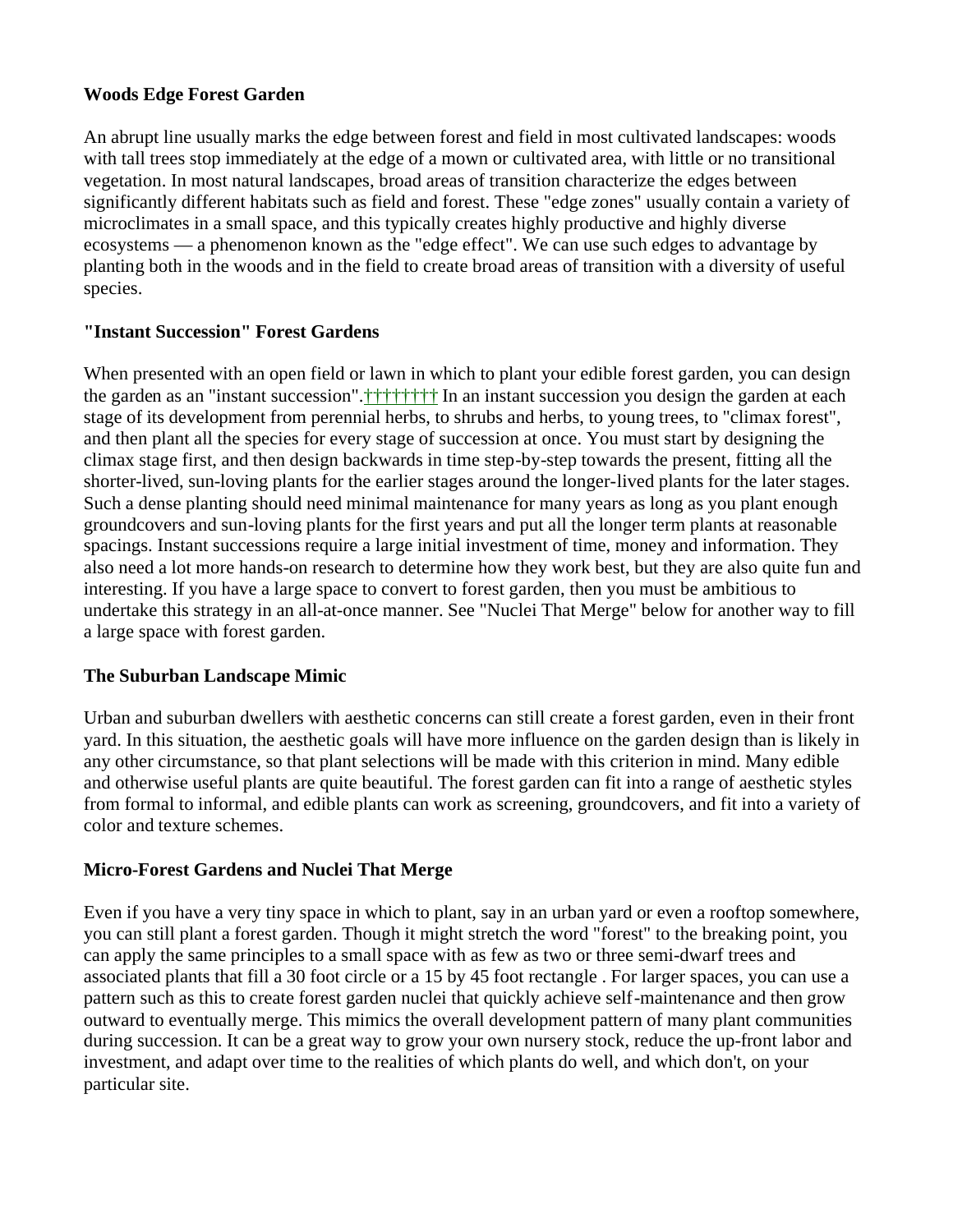#### **Large Scale Forest Garden**

Eric and I know of forest gardens that range in size from 30 feet by 50 feet to over 2 acres. Once you get over, say, a one-half acre size, and if you want to establish the canopy layer all at once, some broad scale techniques may come in handy. At the Agroforestry Research Trust in Devon, England, Martin Crawford has established a model forest garden that demonstrates one of these techniques. Planting all of the trees for the canopy first and at about the same time, Martin had young trees standing in a grassy field. One year, Martin killed the grass in an 8 foot wide strip using heavy, black woven polyester sheeting as a mulch. The next year he moved the black poly to the neighboring 8 foot strip, and planted the killed zone heavily with aggressive groundcover plants chosen for a variety of functions, but primarily to fill the ground plane with vegetation other than grass. Each year he continued this process. As the converted ground area grew, the pace of conversion could increase since more stock was available to divide. In the meantime, Martin planted his shrub crops across the 2 acres in clusters under the trees and within the already converted ground layer using the sheet mulch technique. Over a few years, this enabled Martin to convert the herbaceous understory to sun-loving and semi-shade tolerant species that improve the soil and attract beneficial insects, as well as providing useful products for consumption and sale. As the trees grow and cast deeper and deeper shade, Martin will convert the ground layer into more shade tolerant edibles and ground covers. The result is a large forest garden with a dense ground layer and growing canopy and shrub layers over a few short years.

#### **An Invitation to Adventure**

As a "new" idea, many of the practical considerations of forest gardening have yet to be worked out in complete detail, especially for North America. Only a few of the species grown by British forest gardeners will adapt well to North American climates and soils. Many native North American plants have good forest gardening potential, particularly wild edibles, medicinals and beneficial insect attracting plants, but are relatively untested in such systems. There is strong positive evidence, including much farming, gardening and ecological information spread across many different references, places and people. Eric and I have seen a number of good on-the-ground examples and undertaken enough attempts to create these gardens ourselves to know that it can work, and that it can work better than anyone has yet achieved. With clear thinking and more knowledge, especially more accessible information about the ecology of useful plants, Eric and I feel sure that the edible forest garden idea will be of interest to and within reach of many people throughout the temperate world. But there is still much to learn, and this is where you come in.

We invite you to join in a lifetime of quiet adventure. Ecological systems at their essence operate on relatively simple principles, yet have endlessly fascinating intricacies. Many delicious and useful plants stand ready for use in forest gardens, and many more exist with great potential for selection and development. We know much about the basics of edible forest garden design and management, but there is still so much more to learn. It seems we have many lifetimes worth of creative interest and fulfilling enjoyment ahead.

We seek to learn from our own wetlands, fields, thickets, and forests the ways living things have adapted to our climate and land, and to mimic these systems with productive agricultural ecosystems. The goal is to create mutually beneficial communities of multi-purpose plants for our own sustenance, and thereby to include ourselves in the natural system. We seek to recreate the Garden of Eden, and, as Bill Mollison says, "why not?"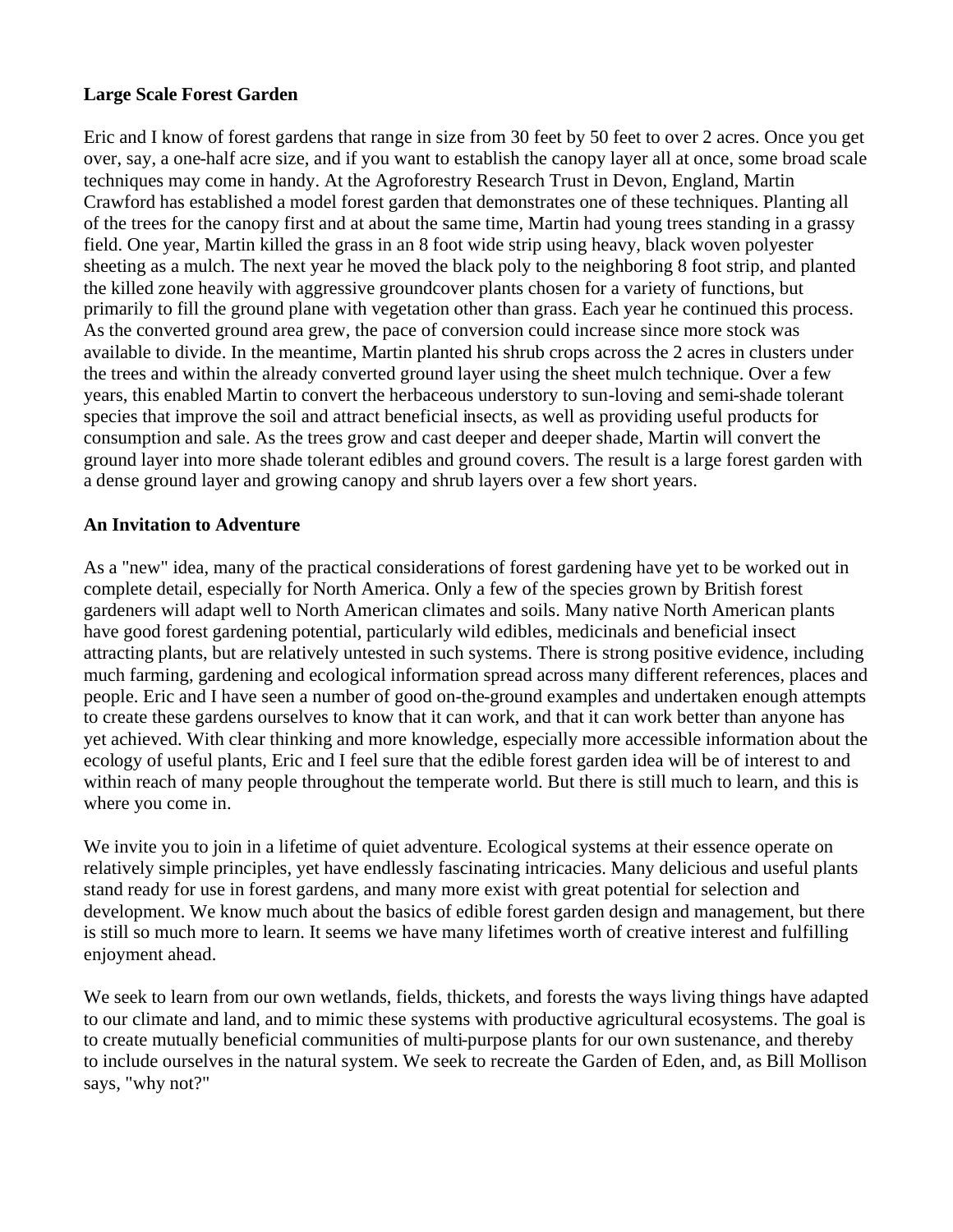### **Resources: PLANTS AND MUSHROOMS**

- **Oikos Tree Crops**, PO Box 19425, Kalamazoo, MI 49019, 616-624-6233 Many kinds of plants. Oaks!
- **Bear Creek Nursery**, PO Box 411, Northport, WA 99157 A good catalog of a nice variety of trees and shrubs with a permaculture flair.
- **Edible Landscaping**, PO Box 77, Afton, VA 22920 800-524-4156 "Containerized plants sent year round", nice variety, some not hardy here, some hard to find.
- **St. Lawrence Nurseries**, 325 State Hwy 345, Potsdam, NY 13676, 315-265-6739 Carries extremely cold hardy species and apple varieties, plus some "different" stuff.
- **Tripple Brook Farm**, 37 Middle Road, Southampton, MA 01073, 413-527-4626 A small operation with a wide variety of interesting plants - herbs to trees.
- **Prairie Moon Nursery**, Rt 3, Box 163, Winona, MN 55987, 507-452-1362 The other best, ecological source for wildflower seed, plants and mixes.
- **Garden in the Woods**, 180 Hemenway Rd, Framingham, MA 01701-2699, 508-877-7630 Excellent source for native wildflower seeds and plants from the New England Wildflower Society.
- **Perennial Vegetable Seed Co**, P.O. Box 608, Belchertown, MA 01007 www.perennialvegetable.com - THE ONE AND ONLY source specializing in perennial vegetables, from our own Eric Toensmeier.
- **Wild Earth Native Plant Nursery**, P.O. Box 7258, Freehold, NJ 07728, 732-308-9777 A wide variety of nursery propagated native plants.
- **Fungi Perfecti**, P.O. Box 7634, Olympia, WA 98507. 360-426-9292 Mushroom spawn & products for the home grower. Run by author Paul Stamets (see below).
- **Field & Forest Products**, N 3296 Kozuzek Rd, Peshtigo, WI 54157, 715-582-4997 More mushroom spawn and products for the home grower.

### **Books and other Information**

- **Edible Forest Gardens: A Delicious and Practical Ecology**, Dave Jacke with Eric Toensmeier, 2001.
- **Designing and Maintaining Your Edible Landscape Naturally**. Robert Kourik, 1986.
- **How to Make A Forest Garden**, Patrick Whitefield, 1996.
- "**Agroforestry News**", quarterly journal of the Agroforestry Research Trust, Devon, England, available through the Permaculture Activist Magazine, Box 1209, Black Mtn., NC 28711.
- **Gardening with Native Wildflowers**, Samuel Jones, Jr. & Leonard Foote, 1990.
- **Growing Gourmet and Medicinal Mushrooms**, Paul Stamets, 1993.
- **Nut Tree Culture in North America**. Richard A. Jaynes, editor, 1979. Northern Nut Growers Assoc.
- **Edible Wild Plants**, Lee Allen Peterson, 1977.
- **Backyard Fruits and Berries**, Miranda Smith, 1994.
- **Uncommon Fruits Worthy of Attention**, Lee Reich.
- **Native Trees, Shrubs and Vines for Urban and Rural America**, Gary Hightshoe, 1988.
- www.soilfoodweb.com ESSENTIAL info on soil food webs & how to manage them! Good links, too.
- www.tandjenterprises.com Sell BioVAM mycorrhizal fungi inoculant, good info and test results.
- www.mycorrhizae.com Mycorrhizal Applications, Inc., sells VAM & ecto-mycorrhizal inoculants.
- www.icserv.com/nnga/ Northern Nut Growers Association: excellent info and links!